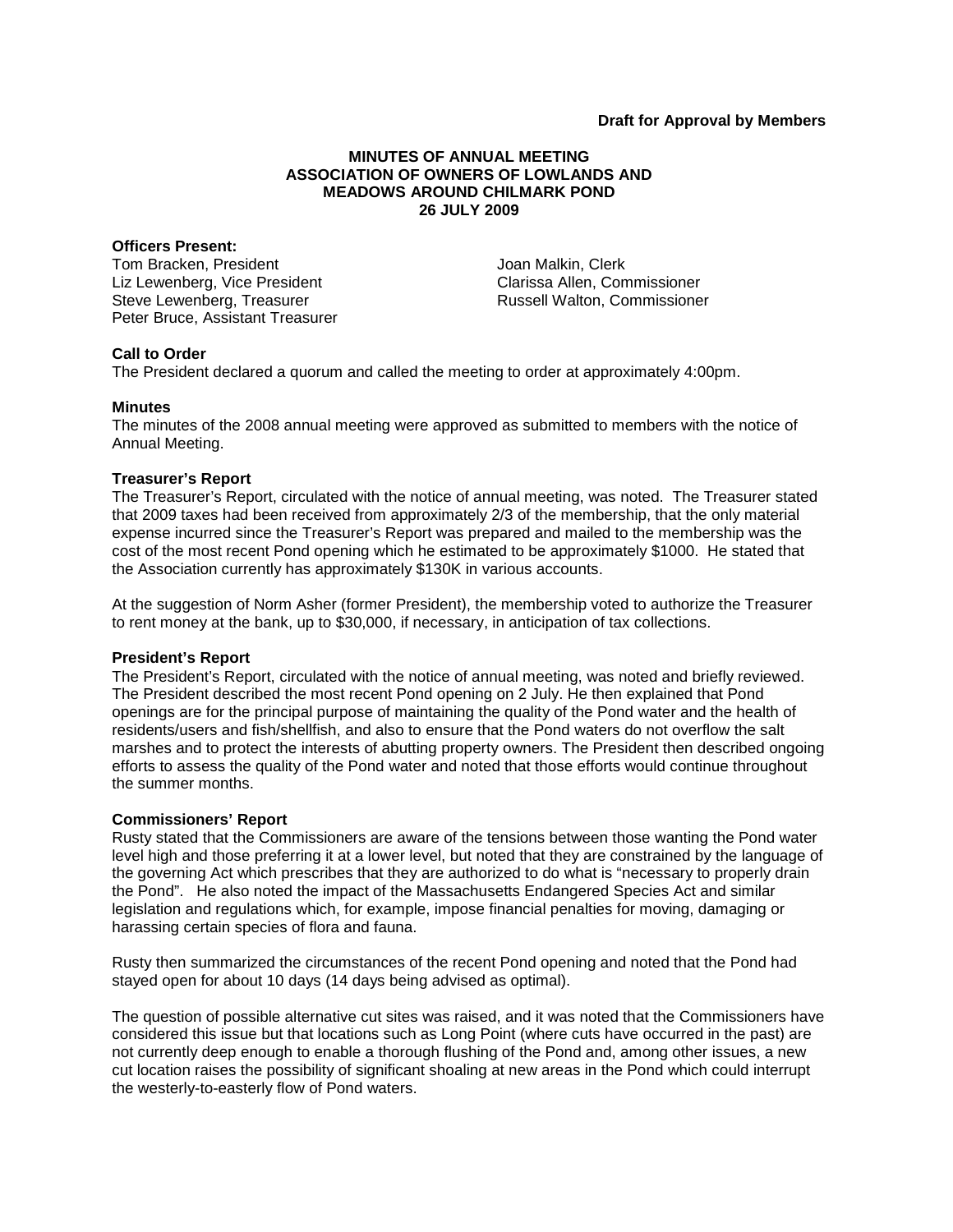**Dredging Activities**: Steven Lewenberg reported in detail his discussions with Edgartown representatives concerning possible dredging activities, noting that, unlike Chilmark Pond, the Edgartown Great Pond is opened by the Town of Edgartown using tax revenues. Steve noted that Edgartown has created a tax-exempt 501(c)(3) corporation, Edgartown Great Pond Foundation (EGPF), to manage the Pond. Since shoaling is an issue in Edgartown Great Pond, EGPF has purchased a dredge (nicknamed "Nessie") which is smaller, more mobile and easier to operate than most other available dredges. Tom Wallace, President of EGPF, advised that EGPF has contracted with Steve Ewing to operate the dredge and that the dredge (together with the services of Mr Ewing) would be made available to the Chilmark Pond Association. As the dredge is planned for use by EGPF during the winter of 2009-10, it is not expected to be made available to the Chilmark Pond Association until the following winter. No terms as to price are yet available, but the dredge is expected to be rented at "cost" (including the cost of depreciation). The total cost to the Chilmark Pond Association will be a function of the volume of sand to be dredged. Steve also noted that various permits would be required for the dredging activity and that these may cost approximately \$15-20K.

Joan Malkin advised that the Executive Committee has scheduled a meeting for 12 September 2009 at which time the objectives of dredging will be discussed, as will plans to engage an engineer to advise on aspects of the dredging (including where, how much, etc). Members' input is welcome on these issues. The Executive Committee plans to present a detailed proposal to Association members for their consideration.

Relevant to the issue of dredging objectives, Steve Lewenberg noted that the enabling legislation, enacted in 1904, established the Pond Association to protect agriculture and aquaculture in the Pond environs, to enable the harvesting of eelgrass for mulching and to promote the farming and harvesting of crabs, oysters and herring. He stated that he felt the purposes might have changed over time, but that dredging would increase the flow of Pond waters and satisfy the original purposes of the legislation as well as potentially increasing the recreational enjoyment of the Pond.

A number of commenters (including Steve Krause and Steve Cohen) noted that increased shoaling in the 'middle' of the Upper Pond is threatening to create an upper, middle and lower Pond (with the attendant risks of a breaching of the barrier beach), and urged that dredging activities be considered in the area which has come to be known as "Intern's Creek". Mary Jane Pease reported that the Town of Chilmark is apparently interested in pursuing dredging in this area.

Bill Randol noted that there may be a market for the dredged sand. Steve Krause asked that consideration be given, if possible, to putting the dredged sand on the barrier beaches to build them up since they have eroded over time.

Ronald Dworkin noted that dredging will positively impact the health of the Pond, property values plunge with low water levels, and low water levels result in an unattractive environment. He urged the Executive Committee to think 'generously' and act promptly.

Alan Dworsky (former Commissioner) noted that any dredging project will be expensive due to the unit cost (quoted rates from several years ago were  $$8$ /yd<sup>3</sup>) and the huge volume of sand to be moved.

Steve Krause asked whether hay bales could be placed on the dunes to mitigate erosion. Rusty advised that while oversize bales have been determined to interfere with the movement and visibility of some birds which nest in the dunes, normal size hay bales could be placed on the beaches without violating environmental laws. (Steve also noted his concern the weeds in the Upper Pond which are more apparent with the low water level.)

Mary Jane Pease put forward a proposal to plant beach grass along the barrier beach. It was agreed that the Association would fund a working weekend in October for this purpose.